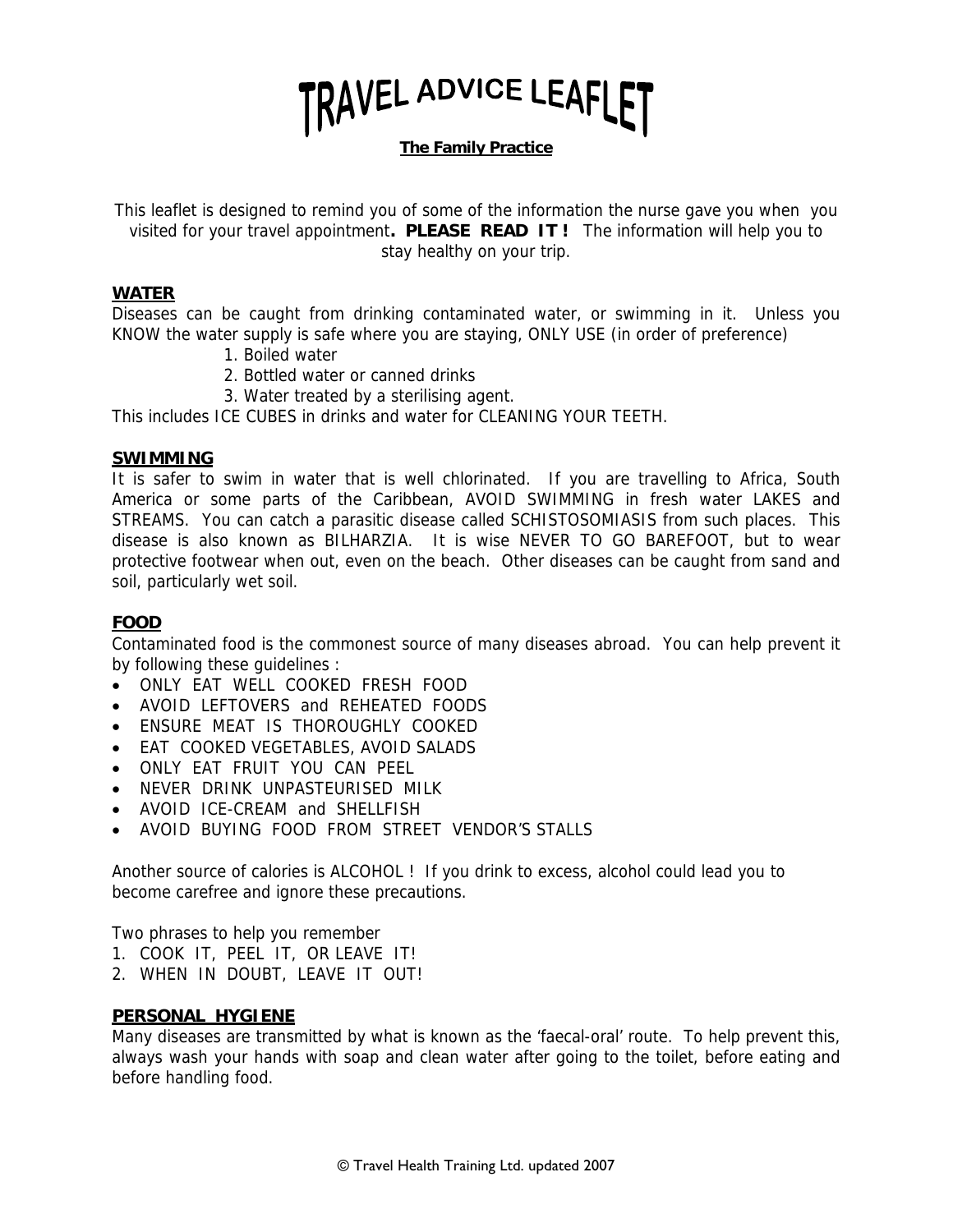# **TRAVELLERS' DIARRHOEA**

This the **MOST COMMON ILLNESS** that you will be exposed to abroad and there is **NO VACCINE AGAINST IT** ! Travellers' diarrhoea is caused by eating and/or drinking food and water contaminated by bacteria, viruses or parasites. Risk of illness is higher in some countries than others.

**High risk areas** include North Africa, sub-Saharan Africa, the Indian Subcontinent, S.E. Asia, South America, Mexico and the Middle East.

**Medium risk areas** include the northern Mediterranean, Canary Islands and the Caribbean Islands.

**Low risk areas** include North America, Western Europe and Australia

You can certainly help **PREVENT** travellers' diarrhoea in the way you **BEHAVE** - make sure you follow the food, water and personal hygiene guidelines already given.

Travellers' diarrhoea is 4 or more loose stools in a 24 hour period often accompanied by stomach pain, cramps and vomiting. It usually lasts 2-4 days and whilst it is not a life

threatening illness, it can disrupt your trip for several days. The main danger if the illness is **DEHYDRATION**, and this, if very severe, can kill if it is not treated. **TREATMENT** is therefore **REHYDRATION**. In severe cases and particularly in young children and the elderly,

commercially prepared rehydration solution is extremely useful. This can be bought in tablet or sachet form at a chemist shop e.g. DIORALYTE® or ELECTROLADE®. (Dioralyte Relief® is a formula containing rice powder which also helps to relieve the diarrhoea, particularly useful in children). Prepare according to instructions.

**ANTI DIARRHOEAL TABLETS** can be used for adults but should NEVER be USED in children under 4 years of age, and only on prescription for children aged 4 to 12 years. Commonly used tablets are IMODIUM® and LOMOTIL®.

None of these tablets should ever be used if the person has a temperature or blood in the stool.

## DO CONTACT MEDICAL HELP IF THE AFFECTED PERSON HAS:-

- A temperature
- Blood in the diarrhoea
- Diarrhoea for more than 48 hours (or 24 hours in children)
- Becomes confused

In very special circumstances, antibiotics are used for diarrhoea, but this decision should only be made by a doctor.

(A woman taking the oral contraceptive pill may not have full contraceptive protection if she has had diarrhoea and vomiting. Extra precautions must be used - refer to your 'pill' information leaflet. If using condoms, use products with the British Kite Mark.)

## **HEPATITIS B and HIV INFECTION**

These diseases can be transmitted by

- 1. Blood transfusion
- 2. Medical procedures with non sterile equipment
- 3. Sharing of needles (e.g. tattooing, body piercing, acupuncture and drug abuse)
- 4. Sexual contact. Sexually transmitted diseases are also transmitted by no. 4)

#### WAYS TO PROTECT YOURSELF

- Only accept a blood transfusion when essential
- If travelling to a developing country, take a sterile medical kit
- Avoid procedures e.g. ear, body piercing, tattooing and acupuncture
- Avoid casual sex, especially without using condoms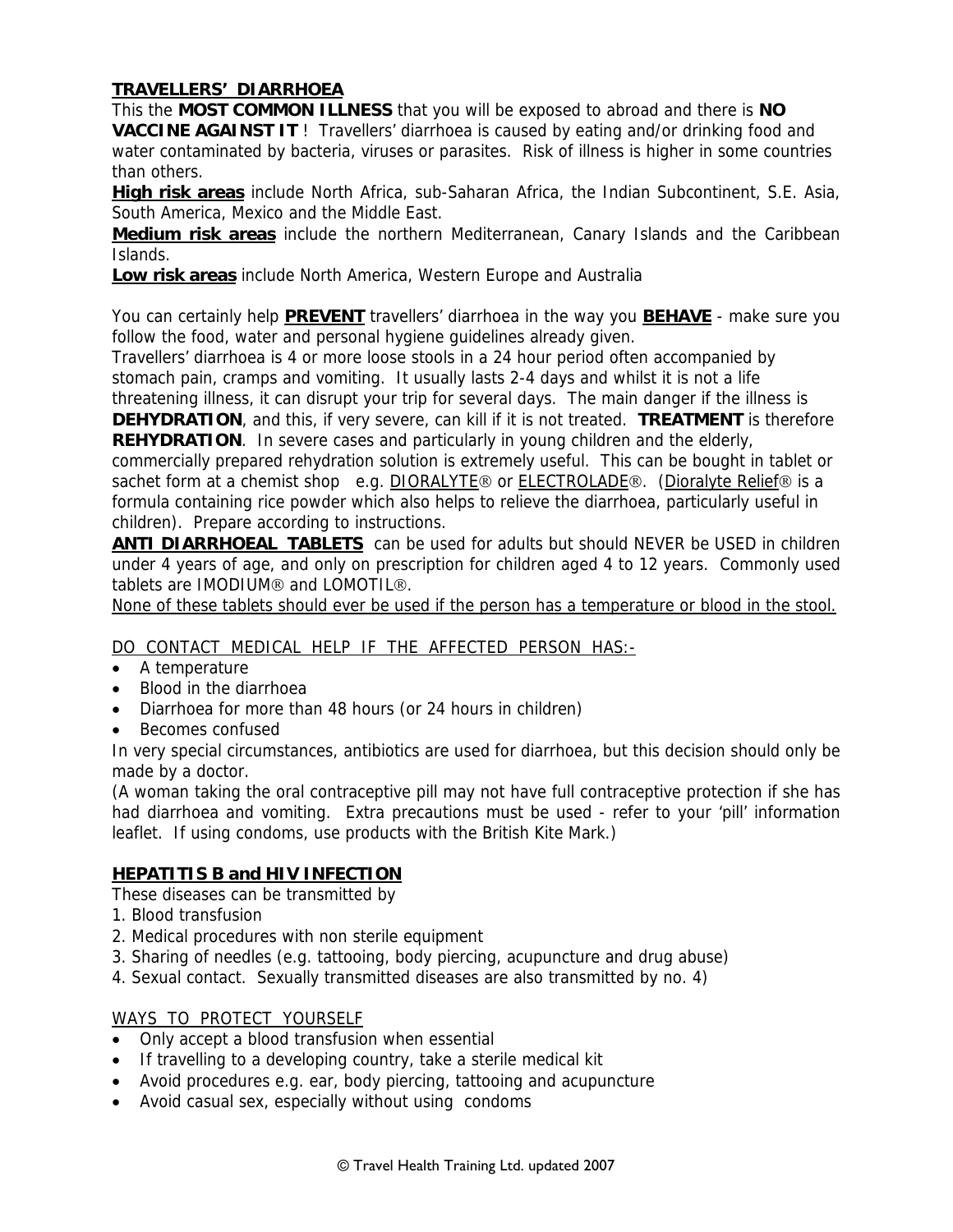REMEMBER - excessive alcohol can make you carefree and lead you to take risks you otherwise would not consider.

## **INSECT BITES**

Mosquitoes, certain types of flies, ticks and bugs can cause many different diseases. e.g. malaria, dengue fever, yellow fever. Some bite at night, but some during daytime.

## AVOID BEING BITTEN BY:

- Covering up skin as much as possible if going out at night, (mosquitoes that transmit malaria bite from dusk until dawn). Wear light coloured clothes, long sleeves, trousers or long skirts.
- Use insect repellents on exposed skin. (Choose those containing DEET or eucalyptus oil base. A content of approximately up to 50% DEET is recommended for tropical destinations.) Clothes can be sprayed with repellents too. Impregnated wrist and ankle bands are also available. Check suitability for children on the individual products.
- If room is not air conditioned, but screened, close shutters early evening and spray room with knockdown insecticide spray. In malarious regions, if camping, or sleeping in unprotected accommodation, always sleep under a mosquito net (impregnated with permethrin). Avoid camping near areas of stagnant water, these are common breeding areas for mosquitoes etc.
- Electric insecticide vaporisers are very effective as long as there are no power failures!
- Electric buzzers, garlic and vitamin B are ineffective.

# **MALARIA**

If you are travelling to a malarious country, the travel nurse will have given you a separate leaflet with more details, please read it.

REMEMBER, malaria is a serious and sometimes fatal disease.

# **ANIMAL BITES**

Rabies is present in many parts of the world. If a person develops rabies, death is 100% certain. There are 3 RULES REGARDING RABIES

- 1. Do not touch any animal, even dogs and cats
- 2. If you are licked on broken skin or bitten in a country which has rabies, wash the wound thoroughly with soap and running water for 5 minutes.
- 3. Seek medical advice IMMEDIATELY, even if you have been previously immunised.

## **ACCIDENTS**

Major leading causes of death in travellers are due to swimming and traffic accidents. You can help prevent them by taking the following

## PRECAUTIONARY GUIDELINES

- Avoid alcohol and food before swimming
- Never dive into water where the depth is uncertain
- Only swim in safe water, check currents, sharks, jellyfish etc.
- Avoid alcohol when driving, especially at night
- Avoid hiring motorcycles and mopeds
- If hiring a car, rent a large one if possible, ensure the tyres, brakes and seat belts are in good condition
- Use reliable taxi firms, know where emergency facilities are.

## **INSURANCE COVER**